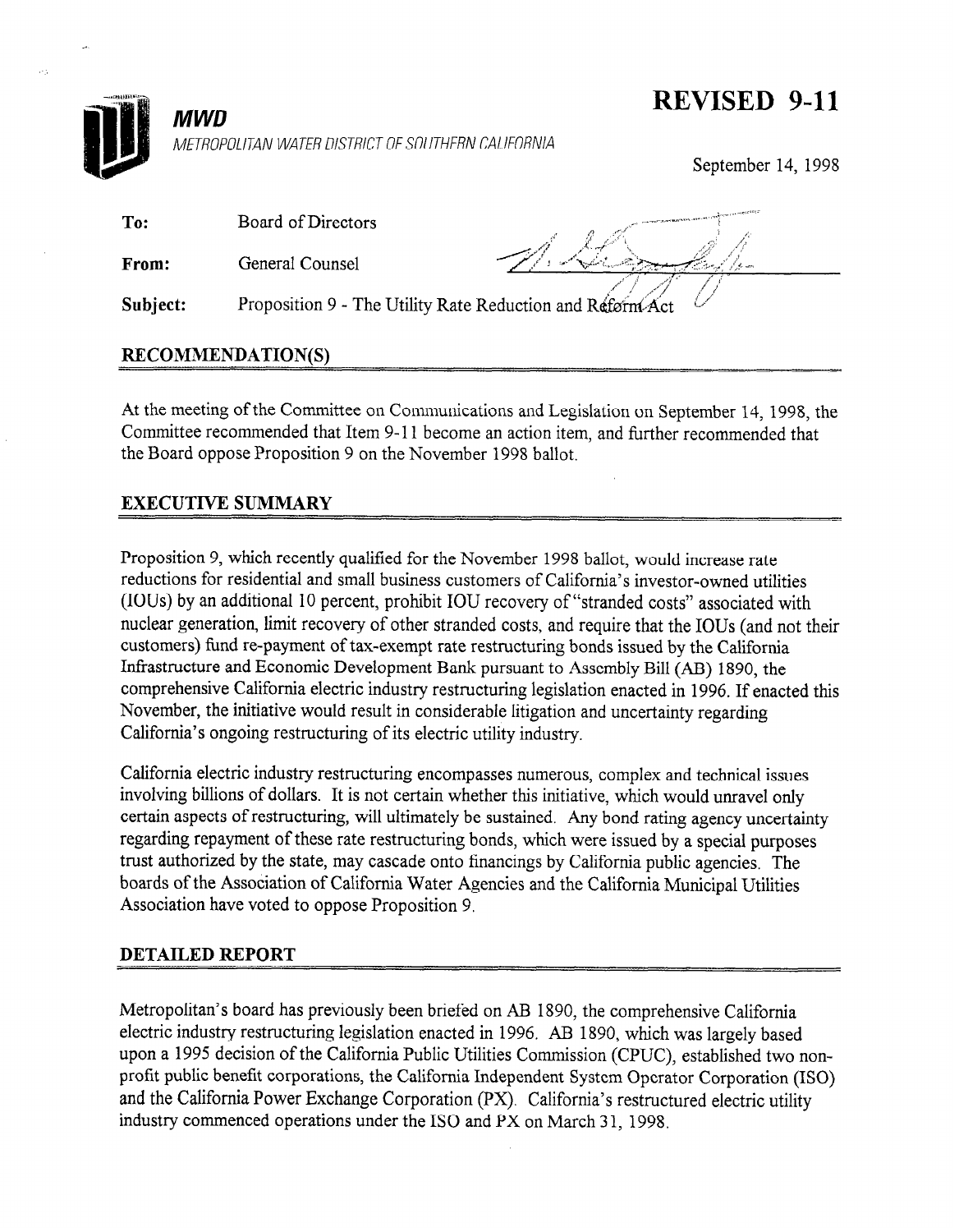In exchange for the IOUs' agreement to implement direct access, whereby IOU retail customers are afforded the opportunity to choose their energy supplier, AB 1890 also provided for IOU recovery of a non-bypassable Competition Transition Charge (CTC) on all retail customers until December 31, 2001. Funds collected under the CTC defray the IOUs' "stranded costs" associated with prior investments in power plants, including nuclear power plants, and high-priced power contracts. It is not anticipated that these resources will produce competitively-priced generation under prevailing market conditions.

Additionally, AB 1890 imposed a mandatory 10 percent rate rollback through 2002 for residential and small business customers of the IOUs, but permitted the IOUs to finance the rate rollback through funds realized from issuance of rate reduction bonds by a state-sponsored special purposes trust, the California Infrastructure and Economic Development Bank. AB 1890 provided that the bonds would "not constitute a debt or liability of the state or of any political subdivision thereof, other than the financing entity, and [would] not constitute a pledge of the full faith and credit of the state or any of its political subdivisions, other than the financing entity," and required that the bond contain a statement to that effect. AB 1890 also provided that the financing orders permitting issuance of the rate reduction bonds and the CTC amounts approved by the CPUC (which provide collateral for the bonds) are "irrevocable" and further provided that the state would "neither limit nor alter" the CTC or financing orders until the bonds are discharged. Approximately \$6 billion in rate restructuring bonds have been issued.

The Utility Rate Reduction and Reform Act, Proposition 9, has three primary goals: (1) Prohibition of any CTC recovery of costs associated with nuclear generation facilities and limited recovery of other CTC costs; (2) Mandatory 20 percent rate reduction for certain IOU retail customers; and (3) Imposition of the rate reduction bond repayment obligation on the IOUs, rather than their customers. Each of these goals is described in greater detail below.

Each of the three large California IOUs has invested in nuclear power plant facilities, and a substantial portion of their "stranded costs" is linked to such investment. Indeed, the California Energy Commission estimates that the IOUs' stranded nuclear investment costs may be as high as \$5.9 billion. Proposition 9 would prohibit IOU recovery of such costs through the CTC, and would limit unconditional CTC recovery to costs associated with renewable, non-nuclear generation facilities and Qualifying Facility (generally, small energy recovery and environmentally benign power plants) power purchase contract obligations. An IOU would be unable to recover the costs of other non-nuclear generation plants and related assets and obligations through the CTC unless it is able to demonstrate to the CPUC that denial of such recovery would "deprive it of the opportunity to earn a fair return." This aspect of Proposition 9 is one of the most problematic, in that three prior CPUC decisions approved IOU rate case settlements involving their nuclear investments, and specifically authorized IOU recovery of such costs under separate schedules. It appears doubtful that an appellate court would effectively nullify the prior CPUC orders for which appeal rights have long since lapsed and in which the IOUs would presumably assert a property interest.

Proposition 9 would also mandate that the IOUs provide an additional 10 percent rate reduction for their residential and small business customers beyond the initial 10 percent required under AB 1890 for an indefinite period. While such customers would clearly benefit from this provision if Proposition 9 was enacted, the IOUs would presumably seek to impose additional costs on or increase existing costs to their commercial, industrial, and wholesale customers such as